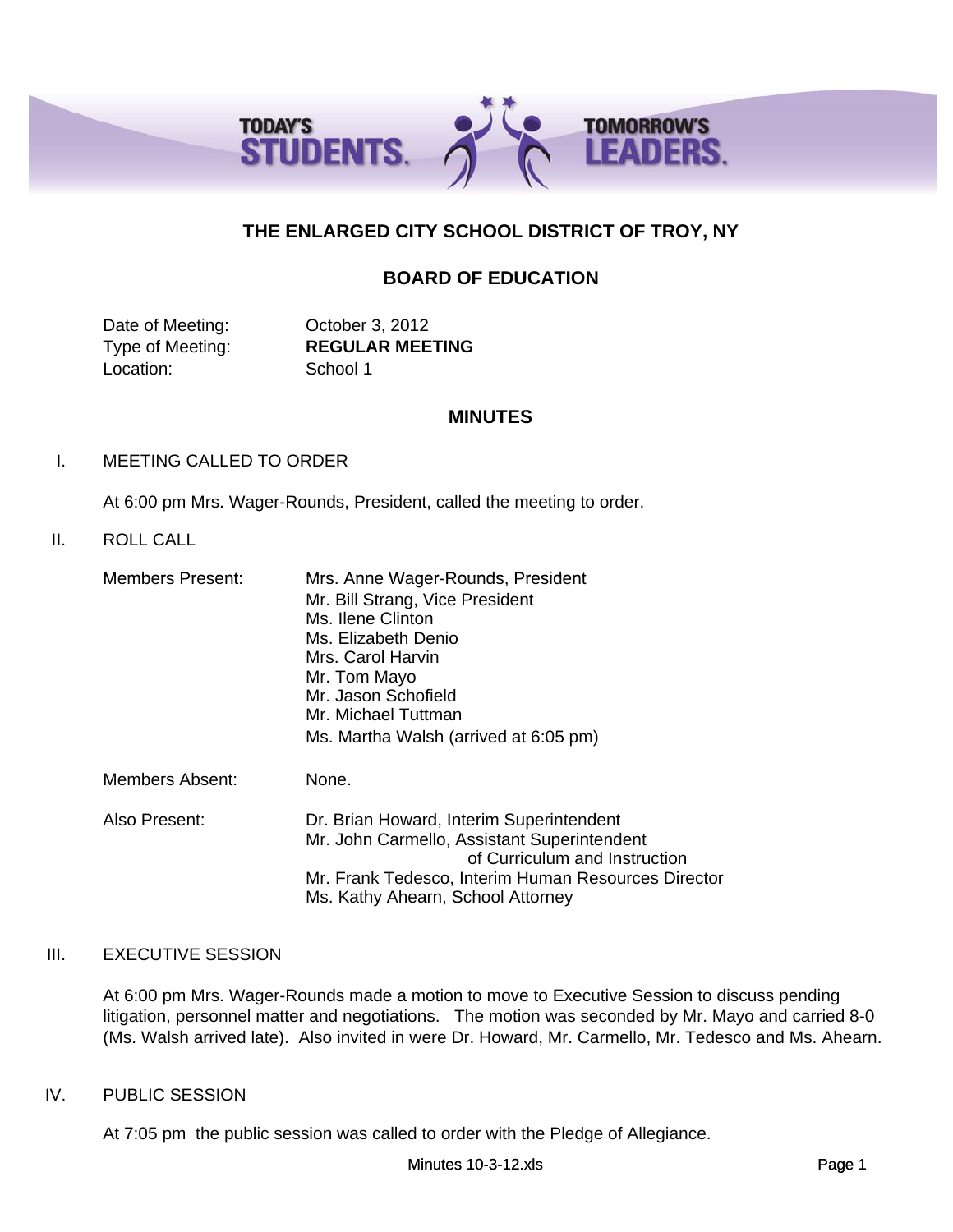# V. DISTRICT COMMUNITY ANNOUNCEMENTS

Mrs. Wager-Rounds announced the following: Congratulations to THS Homecoming Court; Coaches v. Cancer fundraiser at THS football game 10/5; meeting with School 18 community regarding safe route to school held 10/3 and she attended an excellent workshop this morning hosted by Guercio & Guercio law firm.

# VI. CAPITAL PROJECT UPDATE

Marc Rivers of U.W. Marx showed photographs of new treads and risers in THS main stairwell; completed music wing set up for classes; and large skylights for SLC shown to demonstrate natural lighting. Large gym will be air conditioned. Construction is actively progressing in all areas of the building.

# VII. SUPERINTENDENT'S REPORT

Dr. Howard, Interim Superintendent, announced that Troy CSD is eligible for grant money from the federal government entitled "Connecting Students, Parents and Educators through Personalized Learning". This funding would provide intervention for 6th grade students who have 80% attendance rates. We will be targeting School 2 and Carroll Hill students. Dr. Howard would like Troy to participate in consortium with other agencies and place resolution on 10/17 agenda for approval.

Dr. Howard thanked TAA and TAA for working together on APPR Plan. We have reached an agreement and moving forward in applying for grant.

# VIII. PRINCIPAL'S PRESENTATION - ALTERNATIVE LEARNING CENTER/PS1

Mr. Jim Canfield, Principal of the Alternative Learning Program, reported that the students attending ALP have difficult issues and his staff gives students hope and encouragement to attend school. ALP serves 95-100 students in Grades 8-12. There are two schools within School 1: (a) Alternative Learning Program w/ 60-65 students in Grades 8-11 and (b) self-contained Special Education program with 30-35 students. The purpose is to provide learning environments that motivate students to graduate. As part of district goals, ALP and Special Ed programs are working to improve accountability and increase graduation rates. Counselor Ashley Grande discussed the new master schedule which had a positive impact on behavior issues. Mr. Canfield thanked his staff; he is also very appreciative the of support from Board of Education and administration for this program.

# IX. PUBLIC INPUT ON AGENDA AND NON-AGENDA ITEMS

(1) Devan Lauder (THS student) - Would like to know the status of Troy High's musical. We have an excellent music department. Dr. Howard is meeting with Mr. Carmello and Mr. Mariano to find a location for musical.

(2) Ebi Campbell (ALP Teacher Assistant) - One of her students who is studying government is observing tonight's meeting.

(3) Joanne Vadney (Troy Booster Club President) - Troy Booster Club meeting will be changed to October 16th in THS Library. Troy Police Department will be present to discuss community issues.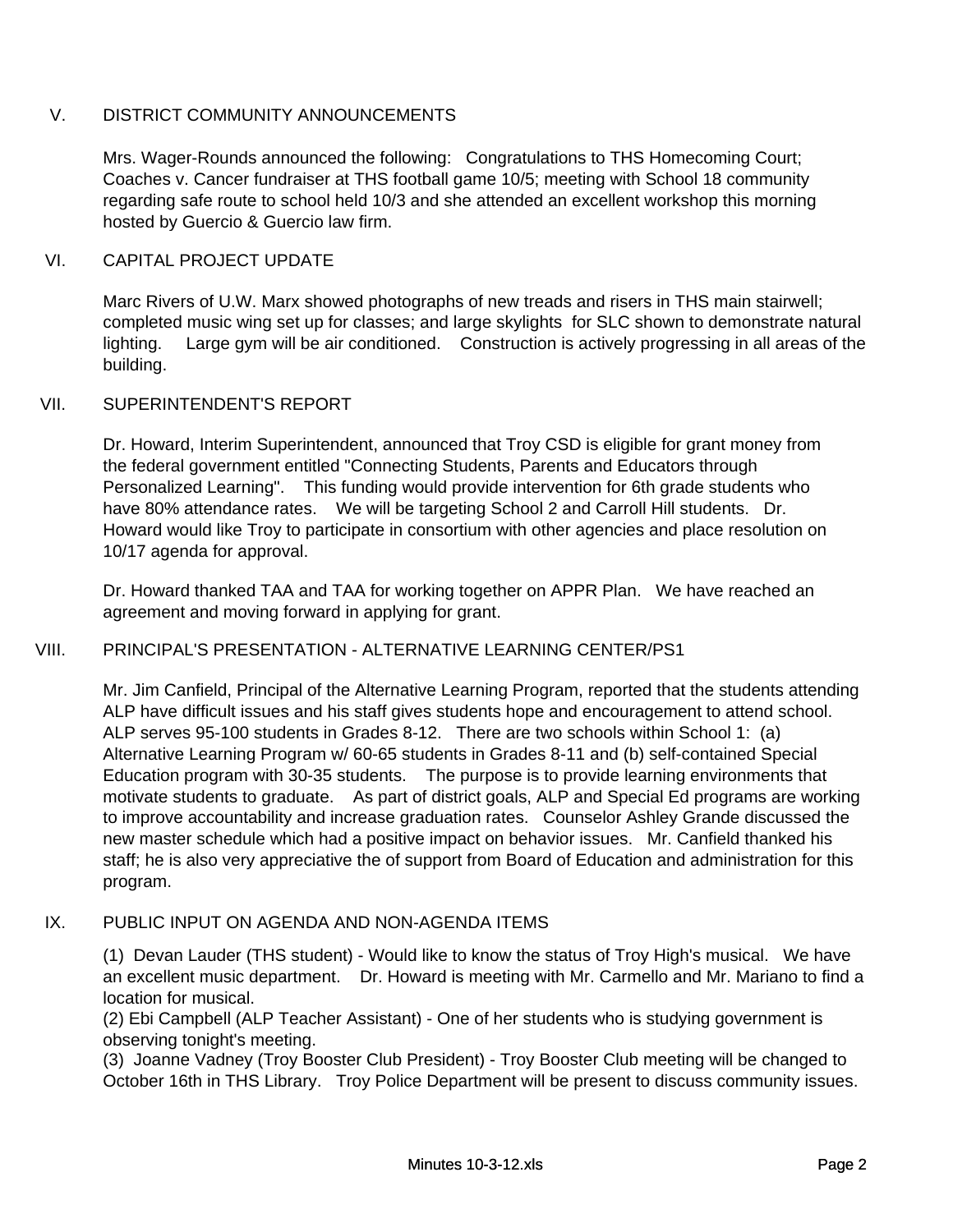## X. APPROVAL OF MINUTES

BE IT RESOLVED, that the Board of Education, hereby approves the following minutes:

**Mrs. Wager-Rounds made a motion to approve the following minutes Second: Mr. Mayo Carried: 8-0-1 (Ms. Walsh abstained 9/19 and 9/25)**

### A. Board Meetings

- 1. Board of Education September 5, 2012 (Regular)
- 2. Board of Education September 19, 2012 (Workshop)
- 3. Board of Education September 25, 2012 (Executive Session)

# XI. SUPERINTENDENT'S RECOMMENDATIONS - HUMAN RESOURCES

### **A. Staff Matters - Unclassified (reviewed by J. Carmello)**

**Mrs. Wager-Rounds made a motion to amend Items 1c and 2 a (bolded) with correct dates. Carried: 9-0 Second: Mr. Mayo**

**Mrs. Wager-Rounds made a motion to approve Items 1-16 as a Consent Agenda. Second: Mr. Mayo** Second: **Carried: 9-0** 

BE IT RESOLVED, that the Board of Education of the Enlarged City School District of Troy, NY, hereby accepts the recommendation of the Superintendent to approve the following unclassified personnel

#### 1. Unclassified Employee - Probationary Appointments

| <b>NAME</b>                                                 | TENURE<br>AREA                            | $\frac{9}{6}$<br><b>SERVICE</b>                              | <b>ASSIGN</b>                   | PROB APPT<br><b>START DATE</b> | <b>PROB APPT</b><br><b>END DATE</b> | <u>CERT</u><br><b>STATUS</b>                      | SALARY<br><b>RATE</b>                          |
|-------------------------------------------------------------|-------------------------------------------|--------------------------------------------------------------|---------------------------------|--------------------------------|-------------------------------------|---------------------------------------------------|------------------------------------------------|
| a. Lauren Cannon Teaching                                   | Assistant                                 | 100%                                                         | School 16                       | 10/4/12                        | 10/3/15                             | Childhood Ed<br>1-6, Initial                      | \$25,850<br>(Step 3 - prorated)                |
| b. Eileen Catlin                                            | Elementary                                | 100%                                                         | School 18<br>(Grade 4)          | 10/4/12                        | 10/3/15                             | Childhood Ed<br>1-6, Professional                 | \$47,500 (prorated)<br>$(S-4, Col E)$          |
| c. Jenna Turnbull                                           | Elementary                                | 100%                                                         | School 14<br>(Kindergarten)     | 10/9/12                        | 10/8/15                             | Early Childhood Ed<br>B-2, Initial                | \$47,500 (prorated)<br>$(S-4, Col E)$          |
| 2. Unclassified Employee - Temporary Appointments           |                                           |                                                              |                                 |                                |                                     |                                                   |                                                |
| <b>NAME</b>                                                 | TENURE AREA                               |                                                              | $\frac{9}{6}$<br><b>SERVICE</b> | <b>ASSIGN</b>                  | <b>EFFECTIVE</b><br><b>DATES</b>    | <b>CERT</b><br><b>STATUS</b>                      | SALARY<br>RATE                                 |
| a. Jennifer Gall                                            | <b>Physical Education</b><br>& Recreation |                                                              | 40%                             | CHS/S-1                        | 10/15/12 - 6/30/13                  | Physical Educe,<br>Initial                        | \$17,000 (prorated)<br>(S-1, Col A - \$42,500) |
| 3. Unclassified Employee - 2012-13 Student Interns (Unpaid) |                                           |                                                              |                                 |                                |                                     |                                                   |                                                |
| <b>NAME</b><br>a. Karle French<br>b. Audra Wassengar        |                                           | <b>COLLEGE</b><br><b>Russell Sage</b><br>College of St. Rose |                                 | Music                          | AREA OF STUDY<br>Elementary         | <b>SUPERVISOR</b><br>Linda Martin<br>Jason Boemio | ASSIGNMENT<br>School 2<br>School 18            |

c. Matt Mysliwiec  $\sim$  Siena College Siena Social Studies Anthony Foster THS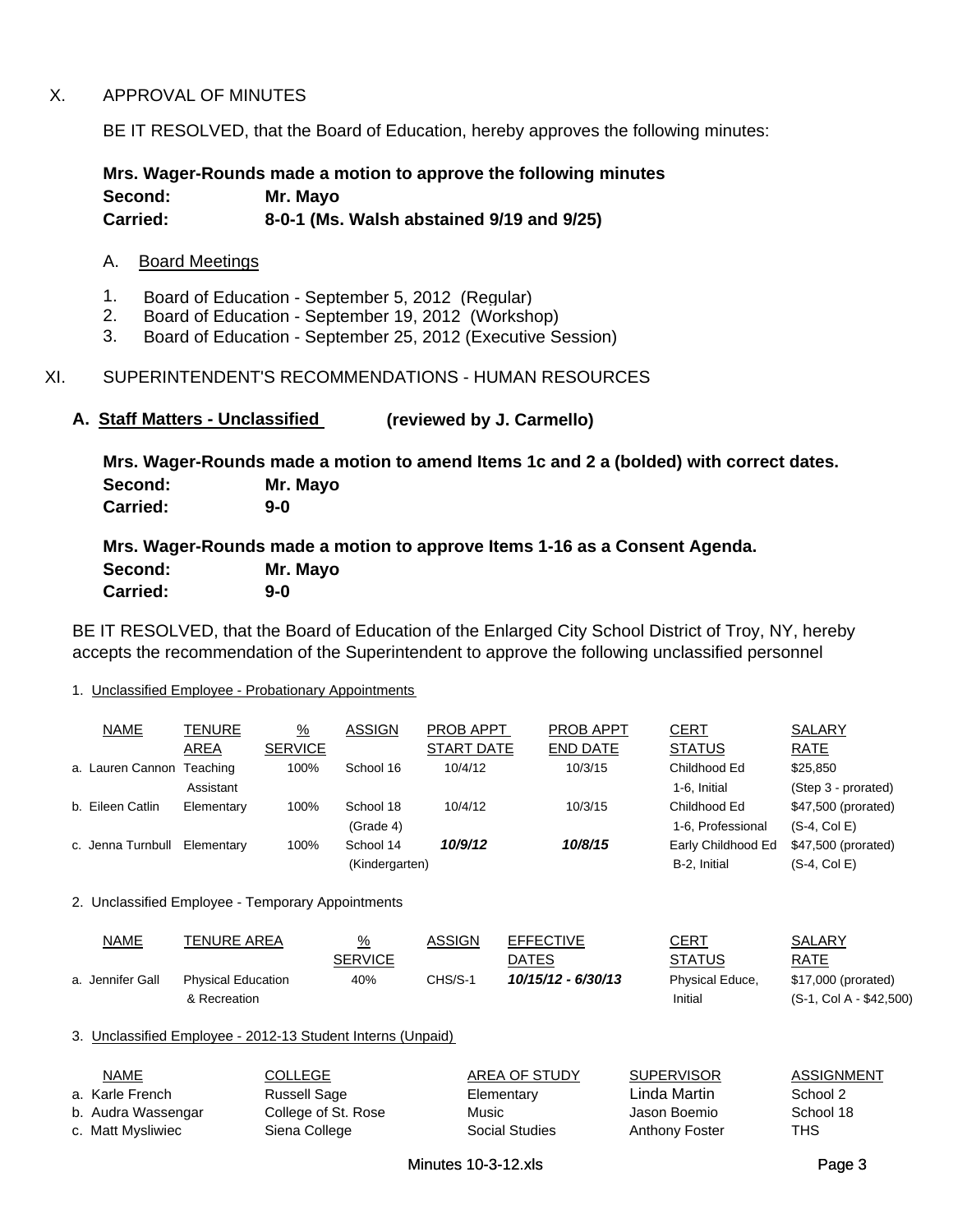| d. Cameron Benidt      | Sage College        | <b>Physical Education</b> | Michael Hurtean | <b>DMS</b> |
|------------------------|---------------------|---------------------------|-----------------|------------|
| e. Elijah Braemer      | Sage College        | <b>Physical Education</b> | Michael Hurtean | <b>DMS</b> |
| f. Krista Britt        | Sage College        | <b>Physical Education</b> | Lisa Hurteau    | <b>DMS</b> |
| g. Timothy Capitummino | Sage College        | <b>Physical Education</b> | Michael Hurtean | <b>DMS</b> |
| h. Corey Chambers      | Sage College        | <b>Physical Education</b> | Michael Hurtean | <b>DMS</b> |
| i. Daniel Collins      | Sage College        | <b>Physical Education</b> | Michael Hurtean | <b>DMS</b> |
| j. Richard Feeney      | Sage College        | <b>Physical Education</b> | Michael Hurtean | <b>DMS</b> |
| k. Shirah Fudin        | Sage College        | <b>Physical Education</b> | Michael Hurtean | <b>DMS</b> |
| I. Spencer Hilland     | Sage College        | <b>Physical Education</b> | Michael Hurtean | <b>DMS</b> |
| m. Brian Kelly         | Sage College        | Physical Education        | Michael Hurtean | <b>DMS</b> |
| n. Ryan Kramer         | Sage College        | <b>Physical Education</b> | Michael Hurtean | <b>DMS</b> |
| o. Alexander Macbeth   | Sage College        | <b>Physical Education</b> | Michael Hurtean | <b>DMS</b> |
| p. Katelyn O'Connor    | Sage College        | <b>Physical Education</b> | Lisa Hurteau    | <b>DMS</b> |
| g. Mary Prendergast    | Sage College        | <b>Physical Education</b> | Lisa Hurteau    | <b>DMS</b> |
| r. Alyson Sanders      | Sage College        | <b>Physical Education</b> | Lisa Hurteau    | <b>DMS</b> |
| s. Jeffrey Stopera     | Sage College        | <b>Physical Education</b> | Michael Hurtean | <b>DMS</b> |
| t. Robert Stranahan    | Sage College        | <b>Physical Education</b> | Michael Hurtean | <b>DMS</b> |
| u. Cory VanLeuven      | Sage College        | <b>Physical Education</b> | Michael Hurtean | <b>DMS</b> |
| v. Cornelius Whalen    | Sage College        | <b>Physical Education</b> | Michael Hurtean | <b>DMS</b> |
| w. Aaron Willis        | Sage College        | <b>Physical Education</b> | Michael Hurtean | <b>DMS</b> |
| x. Alicia Anderson     | <b>Russell Sage</b> | Elementary                | Linda Martin    | School 2   |
| y. Erika Jackson       | <b>Russell Sage</b> | Elementary                | Linda Martin    | School 2   |
| z. April McGrath       | <b>Russell Sage</b> | Elementary                | Linda Martin    | School 2   |
| aa. Erika Scully       | <b>Russell Sage</b> | Elementary                | Linda Martin    | School 2   |

### 4. Unclassified Employee - 2012-13 Approved Minigrants

| NAME             | TENURE AREA               | SALARY RATE                                          | MAX HOURS | ASSIGNMENT |
|------------------|---------------------------|------------------------------------------------------|-----------|------------|
| a. Qiana Young   | School Counseling         | \$31.00 / hour                                       | 40 hours  | <b>CHS</b> |
|                  | & Guidance                | (remove appointee on LOA, BOE agenda 6/6/12, page 6) |           |            |
| b. Michelle Emma | <b>Teaching Assistant</b> | \$31.00 / hour                                       | 40 hours  | CHS        |

5. Unclassified Employee - 2012 Secondary Summer School

| <b>NAME</b>         | <b>POSITION TITLE</b>             | SALARY RATE                       |
|---------------------|-----------------------------------|-----------------------------------|
| a. Heather Hochberg | Special Education Regents Proctor | \$31.00 / hour up to 15 hours max |

# 6. Unclassified Employee - 2012 Fall Sports

| <b>NAME</b>        | <b>POSITION TITLE</b> |                                                   | SALARY RATE |
|--------------------|-----------------------|---------------------------------------------------|-------------|
| a. George Rafferty | Assistant Coach       | <b>FOOTBALL</b>                                   | \$4.115.00  |
| b. Charles Smith   | Assistant Coach       | 5. FOOTBALL                                       | \$2.057.50  |
|                    |                       | (amend salary rate per BOE Agenda 7/3/12, page 4) |             |

### 7. Unclassified Employee - 2012 Fall Adult & Continuing Education Program

| NAME                 | <b>PROGRAM TITLE</b> | <b>SALARY RATE</b>                                     |
|----------------------|----------------------|--------------------------------------------------------|
| a. Raman Brar        | Biology              | \$30.00 / hour                                         |
|                      |                      | (remove appointee resigned, BOE Agenda 8/1/12, page 4) |
| b. Holly Zelenkewich | Biology              | \$30.00 / hour                                         |
| c. Jarred Collins    | Algebra              | \$30.00 / hour                                         |
|                      |                      | (remove appointee resigned, BOE Agenda 8/1/12, page 4) |
| d. Kathleen Sullivan | Algebra              | \$30.00 / hour                                         |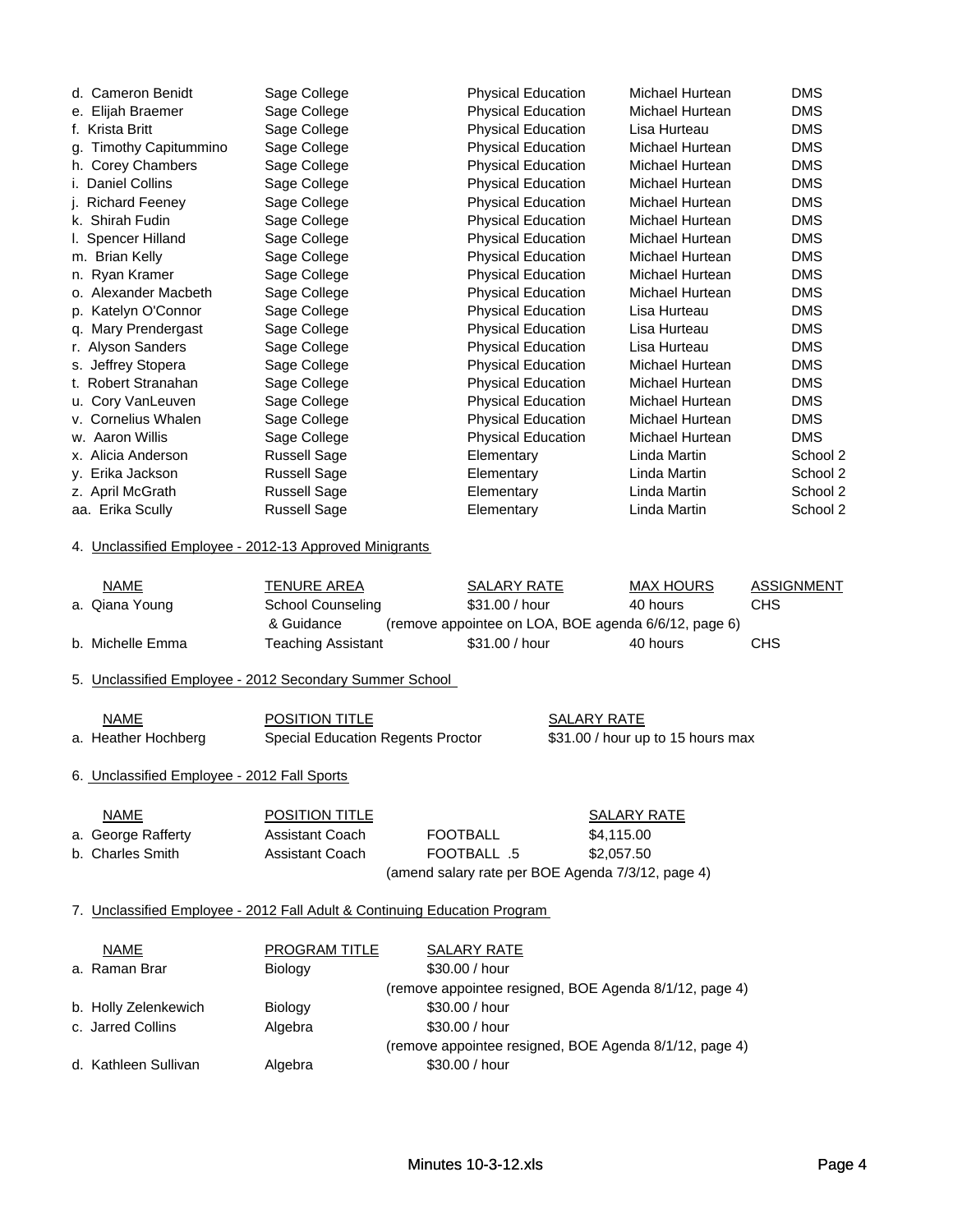#### 8. Unclassified Employee - 2012-13 2012-13 Odyssey of the Mind Coaches

| <b>NAME</b>                                           |                          | <b>ASSIGNMENT</b> |         |                   | <b>MAX HOURS</b>  |                                                         |            | <b>SALARY RATE</b> |
|-------------------------------------------------------|--------------------------|-------------------|---------|-------------------|-------------------|---------------------------------------------------------|------------|--------------------|
| a. Christine Potter                                   | <b>CHS</b>               |                   | Primary |                   |                   | 1-2 hrs / day up to 3 days / week                       |            | \$31.00 / hour     |
| b. P. McCarthy-Schwartz                               |                          | School 18         | Primary |                   |                   | 1-2 hrs / day up to 3 days / week                       |            | \$31.00 / hour     |
|                                                       |                          |                   |         |                   |                   | (amend assignments for a & b BOE Agenda 9/5/12, page 6) |            |                    |
| c. Charles Smith                                      | <b>DMS</b>               |                   |         |                   |                   | 1-2 hrs / day up to 3 days / week                       |            |                    |
|                                                       |                          |                   |         |                   |                   |                                                         |            |                    |
| 9. Unclassified Employee - 2012-13 Mentor/Mentee      |                          |                   |         |                   |                   |                                                         |            |                    |
|                                                       |                          |                   |         |                   |                   |                                                         |            |                    |
| <b>MENTEE</b>                                         | <b>TENURE AREA</b>       |                   |         | <b>MENTOR</b>     |                   | <b>ASSIGNMENT</b>                                       |            | <b>SALARY RATE</b> |
| a. Holly Kingstron                                    | Social Studies           |                   |         | Christina Buckley |                   | School 1                                                |            | \$1,250.00         |
| b. Nicole Fleitz                                      | <b>Special Education</b> |                   |         | Marci Quinn       |                   | School 14                                               |            | \$1,250.00         |
|                                                       |                          |                   |         |                   |                   |                                                         |            |                    |
| 10. Unclassified Employee - 2012-13 Extra Assignments |                          |                   |         |                   |                   |                                                         |            |                    |
|                                                       |                          |                   |         |                   |                   |                                                         |            |                    |
| <b>NAME</b>                                           | <b>TENURE AREA</b>       |                   |         |                   | <b>ASSIGNMENT</b> |                                                         |            | <b>SALARY RATE</b> |
| a. Maria Goodwill                                     | Art                      |                   |         | 6th period        | <b>DMS</b>        |                                                         | \$6,000.00 |                    |
| b. Jaimy Johnson                                      | Health                   |                   |         | 6th period        | <b>DMS</b>        |                                                         | \$6,000.00 |                    |
| c. Jeanne Berard                                      | Home & Careers           |                   |         | 6th period        | <b>DMS</b>        |                                                         | \$6,000.00 |                    |
| d. Celine Boule                                       | Science                  |                   |         | 6th period        | <b>DMS</b>        |                                                         | \$6,000.00 |                    |
| e. Paul Dunleavy                                      | Science                  |                   |         | 6th period        | <b>DMS</b>        |                                                         | \$6,000.00 |                    |
| f. Brock Renfrew                                      | <b>Social Studies</b>    |                   |         | 6th period        | <b>DMS</b>        |                                                         | \$6,000.00 |                    |

#### 11. Unclassified Employee - 2012-13 DMS 21st Century Program

g. Charles Smith Social Studies 6th period DMS h. Karen Altman Special Education 6th period DMS i David Laiacona Technology 6th period DMS i. David 6th

j. Barbara Martenis Speech 6th period THS

| <b>NAME</b>           | POSITION TITLE                       | SALARY RATE                        |
|-----------------------|--------------------------------------|------------------------------------|
| a. Kellee Bonenfant   | Co-Coordinator                       | \$30.00 / hour up to 10 hrs / week |
| b. Pierre Ghorayeb    | Co-Coordinator                       | \$30.00 / hour up to 10 hrs / week |
| c. Kathleen Balint    | Teacher                              | \$30.00 / hour up to 10 hrs / week |
| d. Celine Boule       | Teacher                              | \$30.00 / hour up to 10 hrs / week |
| e. Hope DeBevoise     | Teacher                              | \$30.00 / hour up to 10 hrs / week |
| f. Erin Degnan        | Teacher                              | \$30.00 / hour up to 10 hrs / week |
| g. Sergio Espinal     | Teacher                              | \$30.00 / hour up to 10 hrs / week |
| h. Melissa Gardner    | Teacher                              | \$30.00 / hour up to 10 hrs / week |
| i. Christina Kole     | Teacher                              | \$30.00 / hour up to 10 hrs / week |
| j. William Leight     | Teacher                              | \$30.00 / hour up to 10 hrs / week |
| k. Brock Renfrew      | Teacher                              | \$30.00 / hour up to 10 hrs / week |
| I. Kyle O'Brien       | <b>Teaching Assistant</b>            | \$26.00 / hour up to 10 hrs / week |
| m. Nancy Naples       | <b>Teaching Assistant</b>            | \$26.00 / hour up to 10 hrs / week |
| n. Vincenza Sorriento | <b>Teaching Assistant</b>            | \$26.00 / hour up to 10 hrs / week |
| o. Charles Walker     | <b>Teaching Assistant</b>            | \$26.00 / hour up to 10 hrs / week |
| p. Lois Batsios       | <b>Substitute Teaching Assistant</b> | \$26.00 / hour up to 10 hrs / week |

#### 12. Unclassified Employee - 2012-13 School 14 21st Century Program

| NAME                |
|---------------------|
| a. Kathleen McLaren |
| b. Joe Mooney       |
| c. Norah Haddad     |
| d Scott Smith       |

#### POSITION TITLE SALARY RATE

Co-Coordinator / Elem Liaison \$30.00 / hour up to 17.5 hrs / week Co-Coordinator / Elem Liaison \$30.00 / hour up to 17.5 hrs / week Teacher  $$30.00 / hour$  up to 10 hrs / week d. Scott Smith Teacher **Teacher 10** Teacher **\$30.00** / hour up to 10 hrs / week

\$6,000.00

\$6,000.00

\$6,000.00 \$6,000.00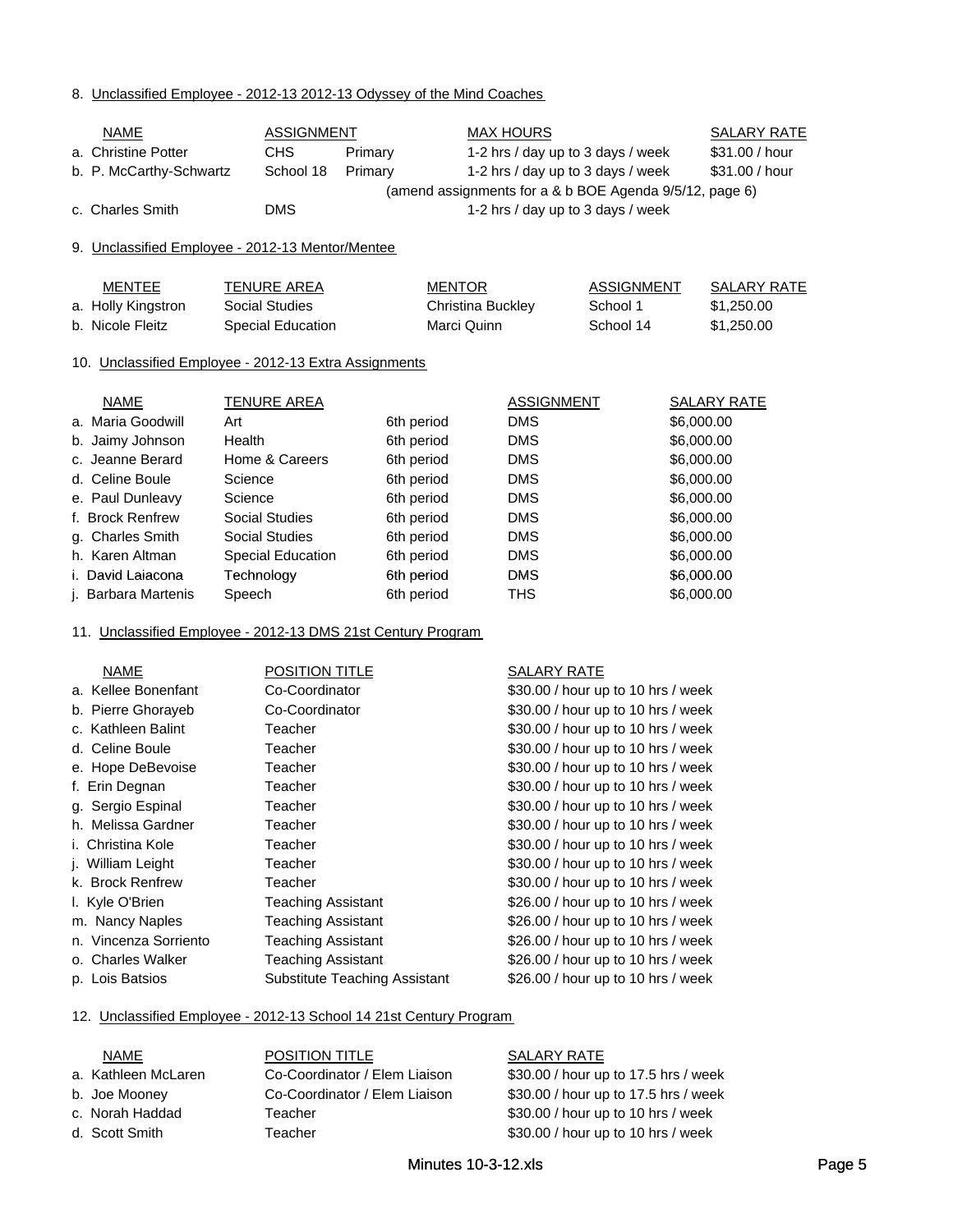| e. William Wendelken | Teacher                   | \$30.00 / hour up to 10 hrs / week |
|----------------------|---------------------------|------------------------------------|
| f. Lois Batsios      | Teaching Assistant        | \$26.00 / hour up to 10 hrs / week |
| g. Joanne Valenti    | <b>Teaching Assistant</b> | \$26.00 / hour up to 10 hrs / week |

#### 13. Unclassified Employee - 2012-13 Parent Outreach Coordinators

| <b>NAME</b>                 | <b>ASSIGNMENT</b> | SALARY RATE |
|-----------------------------|-------------------|-------------|
| a. Janet Morandi            | School 2          | \$1,000.00  |
| b. Patricia Weaver-Lipscomb | School 14         | \$1,000.00  |
| c. Christina Scharnott      | <b>CHS</b>        | \$1,000.00  |
| d. Tyrone O'Meally          | <b>DMS</b>        | \$1,000.00  |

#### 14. Unclassified Employee - 2012-13 CHS Afterschool 'Homework Help' Program (Building Budget)

| <b>NAME</b>               | TENURE AREA              | MAX HOURS        | SALARY RATE    |
|---------------------------|--------------------------|------------------|----------------|
| a. Thomas Carroll         | Elementary               | 40.5 hours total | \$31.00 / hour |
| b. Angela Mariella-Sauter | <b>Special Education</b> | 40.5 hours total | \$31.00 / hour |
| c. Rose Mawad             | Teaching Assistant       | 40.5 hours total | \$26,00 / hour |

#### 15. Unclassified Employee - 2012-13 PreK 'Opening Doors' Professional Development (Target Grant)

| <b>NAME</b>         | <b>TENURE AREA/POSITION TITLE</b> | <b>MAX HOURS</b> | <b>SALARY RATE</b> |
|---------------------|-----------------------------------|------------------|--------------------|
| a. Jeanne Shub      | Trainer / Facilitator             |                  | \$150.00 / hour    |
| b. Rebecca Bogart   | Teacher (CEO)                     | 4                | \$31.00 / hour     |
| c. Dawn Bulmer      | Teacher                           | 4                | \$31.00 / hour     |
| d. Gina Couture     | Teacher (CEO)                     | 4                | \$31.00 / hour     |
| e. Nancy Doran-Hite | Teacher                           | 4                | \$31.00 / hour     |
| f. Karen Dominguez  | <b>Teaching Assistant</b>         | 4                | \$26.00 / hour     |
| g. Eva Ortiz        | Teaching Assistant (CEO)          | 4                | \$26.00 / hour     |
| h. Lisa Suriano     | Teaching Assistant (CEO)          | 4                | \$26.00 / hour     |
| i. Kaela Weatherwax | <b>Teaching Assistant</b>         |                  | \$26,00 / hour     |

#### 16. Unclassified Employees - 2012-13 Substitutes

ADMINISTRATORS ((\$400.00 / day)

| Wayne Brott   |                  |                   |                          |                          |
|---------------|------------------|-------------------|--------------------------|--------------------------|
| <b>NAME</b>   | CERTIFIED        | UNCERTIFIED       | <b>TEACHING ASST</b>     | <b>HOME TUTOR</b>        |
|               |                  |                   | Certified<br>Uncertified | Certified<br>Uncertified |
|               | (\$100.00 / day) | $(\$90.00 / day)$ | \$12.00 / hour)          | (\$31.00 / hour)         |
| Marc LaFleche | ν                |                   |                          |                          |

### B. Staff Matters - Classified (reviewed by F. Tedesco)

**Mrs. Wager-Rounds made a motion to approve Items 1-7 as a Consent Agenda. Discussion: Second: Mr. Mayo Carried: 9-0 Mrs. Harvin asked if the employee recall list has been exhaused. Mr. Tedesco will reply in the Superintendent's Friday report to BOE.**

BE IT RESOLVED, that the Board of Education of the Enlarged City School District of Troy, NY, hereby accepts the recommendation of the Superintendent to approve the following classified personnel actions: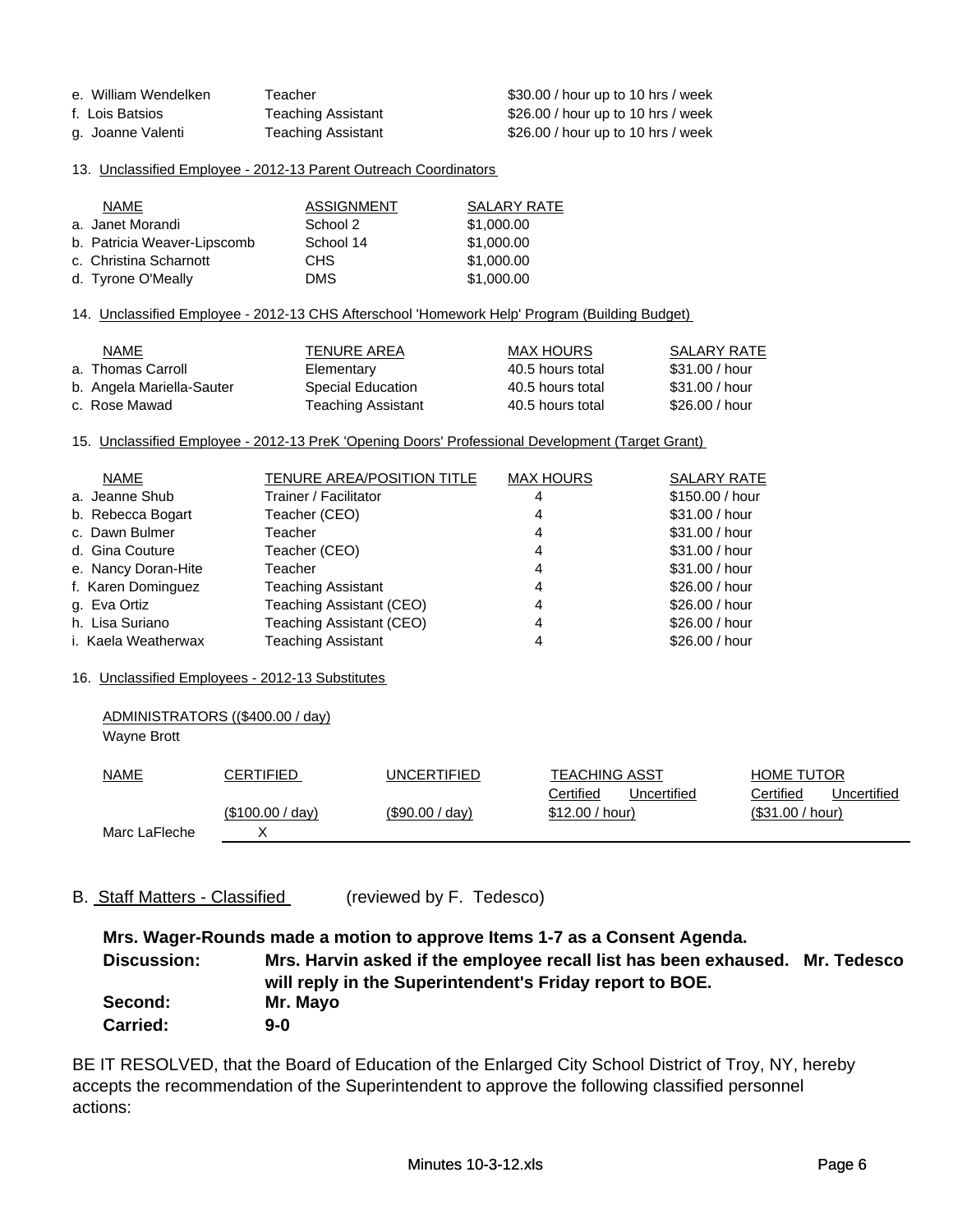### 1. Classified Employee - Termination of Employment

| <b>NAME</b><br>a. Mark DiPofi                                                                                                                                | POSITION TITLE<br><b>Computer Systems Engineer</b>                                                                                                                                                                                           |                             | % SERVICE<br>100%                                                                                                                                                                  | <b>District</b>                      | <b>ASSIGNMENT</b>                                                                                    | <b>EFFECTIVE DATE</b><br>9/14/12                                                                                                                |
|--------------------------------------------------------------------------------------------------------------------------------------------------------------|----------------------------------------------------------------------------------------------------------------------------------------------------------------------------------------------------------------------------------------------|-----------------------------|------------------------------------------------------------------------------------------------------------------------------------------------------------------------------------|--------------------------------------|------------------------------------------------------------------------------------------------------|-------------------------------------------------------------------------------------------------------------------------------------------------|
| 2. Classified Employee - Temporary Appointments                                                                                                              |                                                                                                                                                                                                                                              |                             |                                                                                                                                                                                    |                                      |                                                                                                      |                                                                                                                                                 |
| <b>NAME</b><br>a. Shaunte Strickland                                                                                                                         | POSITION TITLE<br>Lunch Aide                                                                                                                                                                                                                 | % SERVICE<br>15 hours max   | <b>ASSIGNMENT</b><br>School 2                                                                                                                                                      |                                      | <b>EFFECTIVE DATES</b><br>10/4/12 - 6/21/13                                                          | <b>SALARY RATE</b><br>\$10.00 per hour                                                                                                          |
| 3. Unclassified Employee - 2012-13 DMS 21st Century Program                                                                                                  |                                                                                                                                                                                                                                              |                             |                                                                                                                                                                                    |                                      |                                                                                                      |                                                                                                                                                 |
| <b>NAME</b><br>a. Allen Howard<br>b. Jason Kimball<br>c. Alfred Prater<br>d. Ani Mooney<br>4. Unclassified Employee - 2012-13 School 14 21st Century Program | <b>POSITION TITLE</b><br><b>School Monitor</b><br><b>School Monitor</b><br>School Monitor<br><b>School Nurse</b>                                                                                                                             |                             | <b>SALARY RATE</b><br>\$21.04 / hour up to 10 hours / week<br>\$21.04 / hour up to 10 hours / week<br>\$21.80 / hour up to 10 hours / week<br>\$25.03 / hour up to 10 hours / week |                                      |                                                                                                      |                                                                                                                                                 |
|                                                                                                                                                              |                                                                                                                                                                                                                                              |                             |                                                                                                                                                                                    |                                      |                                                                                                      |                                                                                                                                                 |
| a. Robert Harrison<br>b. Karen Blanchfield                                                                                                                   | <b>NAME</b><br>POSITION TITLE<br><b>School Monitor</b><br><b>School Nurse</b><br>c. Monica Scattareggia<br><b>School Nurse</b>                                                                                                               |                             | <b>SALARY RATE</b><br>\$18.12 / hour up to 10 hours / week<br>\$24.34 / hour up to 10 hours / week<br>\$24.57 / hour up to 10 hours / week                                         |                                      |                                                                                                      |                                                                                                                                                 |
| 5. Classified Employee - 2012-13 Substitutes                                                                                                                 |                                                                                                                                                                                                                                              |                             |                                                                                                                                                                                    |                                      |                                                                                                      |                                                                                                                                                 |
| <b>NAME</b><br>Dorothy Daniels<br>Rochelle Pringle                                                                                                           | <b>CLERK</b><br>(\$11/hr)<br>X                                                                                                                                                                                                               | <b>NURSE</b><br>(\$14 / hr) | <b>MONITOR</b><br>(\$10 / hr)<br>X                                                                                                                                                 | (\$10 / hr)                          | <b>TEACHER AIDE</b><br>X<br>X                                                                        | <b>MAINT WORKER</b><br>(\$11 / hr)                                                                                                              |
| 6. 2012-13 Volunteers                                                                                                                                        |                                                                                                                                                                                                                                              |                             |                                                                                                                                                                                    |                                      |                                                                                                      |                                                                                                                                                 |
| SCHOOL <sub>2</sub><br>John Mayben<br>SCHOOL 14<br>Deanna Archambeault<br>Shawanda Cancer<br>Janet Edey<br>Anthony Lazzalo<br>Juliette Lazzaro               | SCHOOL 16<br>Nicole Ayotte<br><b>Hia Bertos</b><br><b>Brooke Bonafede</b><br>Cindy Camadine<br>Danelle Cavanaugh<br><b>Mallory Desir</b><br><b>Marion Dunleavy</b><br>Davona Francis<br><b>Toril Heggen</b><br>Patricia Ho<br>Laurie Kennedy |                             | Jessica Kimball<br>Kari Miele<br>Gina Munroe<br><b>Jude Poland</b><br>Julie Pucci<br>Jennifer Quandt<br>Bobbie Spairana<br><b>Kristy Stanton</b><br>Dawn Watson<br>Tonya Wright    | Erin Adams<br>Jana Fink<br>Mike Fink | SCHOOL 18<br>Colleen Bisceglia<br>Sandra Brown<br>Katharine Capuano<br>Darlene DeMott<br>Diane Hayes | Nancy Hemeon<br>Jessica Johnson<br>Kathy Kussler<br>Keith Kussler<br>Aimee Rigney<br><b>Christine Rotondi</b><br>Jackie Rogers<br>Thomas Wasula |
| 7. Classified Employee - Transfers (for notification purposes only)                                                                                          |                                                                                                                                                                                                                                              |                             |                                                                                                                                                                                    |                                      |                                                                                                      |                                                                                                                                                 |
| <b>NAME</b><br><b>Bruce Riggins</b><br>Douglas Holmstedt                                                                                                     | <b>POSITION TITLE</b><br>Sr. Custodian<br>Sr. Custodian                                                                                                                                                                                      | <b>FROM</b>                 | School 14<br>School 18                                                                                                                                                             | <u>TO</u><br>School 18<br>School 14  | 10/22/12<br>11/19/12                                                                                 | <b>EFFECTIVE DATE</b>                                                                                                                           |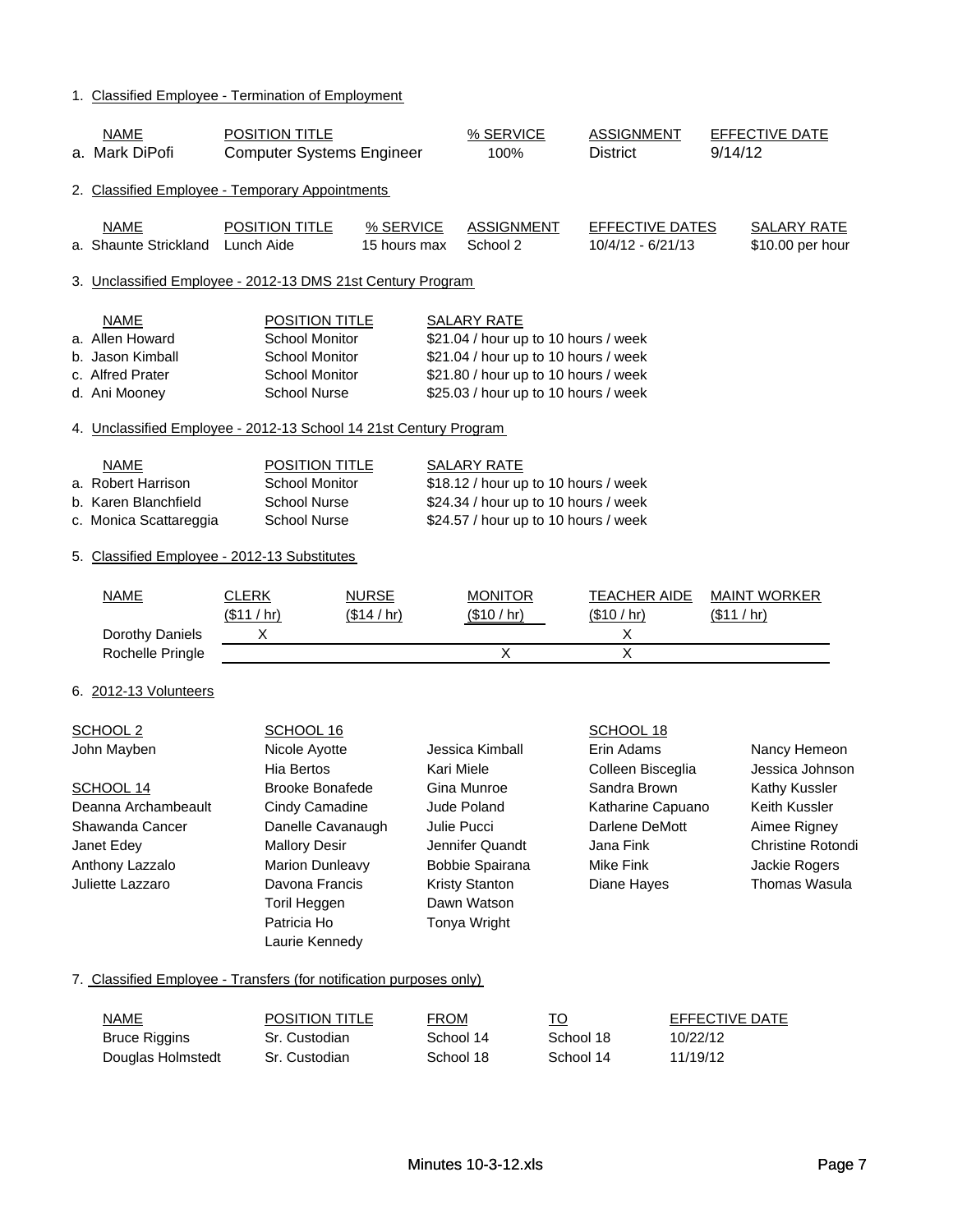# XII. SUPERINTENDENT'S RECOMMENDATIONS - PROGRAMS (reviewed by J. Carmello)

# **Mrs. Wager-Rounds made a motion to approve Items 1-10 as a Consent Agenda. Second: Mr. Mayo Carried: 9-0**

## 1. Contract - Capital Area School Development Association (CASDA) (Addendum I)

BE IT RESOLVED, that the Board of Education of the Enlarged City School District of Troy, hereby accepts the recommendation of the Superintendent to approve a contract with Capital Area School Development Association for staff training and implementation of literacy program review from August 27, 2012 through October 9, 2012 in the amount of \$31,000 to be paid from Title I funds.

## 2. Contract - Tiffany Powell Lambright (Addendum II)

BE IT RESOLVED, that the Board of Education of the Enlarged City School District of Troy, hereby accepts the recommendation of the Superintendent to approve a contract with Tiffany Powell Lambright for professional development services at School 18 regarding multi-cultural teaching strategies from October 3, 2012 through June 30, 2013 at a rate of \$250 per hour, not to exceed \$1,500 to be paid from general funds.

3. Contract - Denise Pinson, Private Home Tutor (Addendum III)

3. Contract - Denise Pinson, Private Home Tutor (Addendum III)<br>
BE IT RESOLVED, that the Board of Education of the Enlarged City School Dis<br>
accepts the recommendation of the Superintendent to approve a contract with I<br>
Pr BE IT RESOLVED, that the Board of Education of the Enlarged City School District of Troy, hereby accepts the recommendation of the Superintendent to approve a contract with Denise Pinson for Private Home Tutor for SAT Prep courses at Troy High School for period of October 4, 2012 through June 30, 2013 at a rate of \$50 per hour for total of \$2,000 to be paid from general funds.

BE IT RESOLVED, that the Board of Education of the Enlarged City School District of Troy, hereby accepts the recommendation of the Superintendent to approve contract with The Sage Colleges for Program in Occupational Therapy from September 1, 2012 through December 31, 2015 at no cost to the District.

5. Contract - The Nurse Connection Staffing (Addendum V)

BE IT RESOLVED, that the Board of Education of the Enlarged City School District of Troy, hereby accepts the recommendation of the Superintendent to approve a contract with The Nurse Connection Staffing for special education services for September 1, 2012 through June 30, 2013 at a tuition rate of \$37.50 for 10 month period and total of \$53,125.00 for 2012-13 school year to be paid from special funds.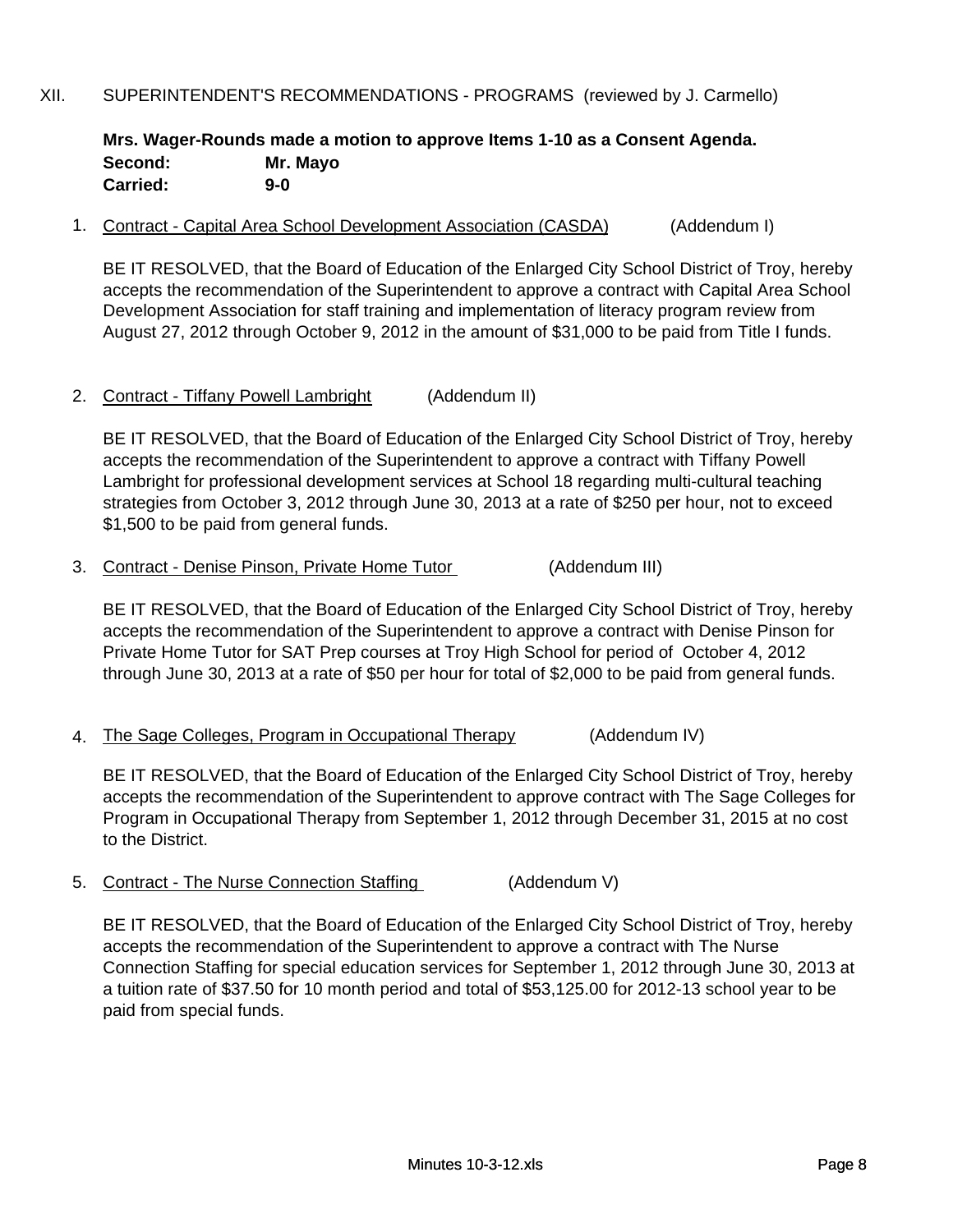# 6. Contract for Medical Services - Dr. John A. O'Bryan (Addendum VI)

BE IT RESOLVED, that the Board of Education of the Enlarged City School District of Troy, hereby accepts the recommendation of the Superintendent to approve contract with Dr. John A. O'Bryan for medical services for 2012-13 school year in the amount of \$14,080 to be paid from Health Services funds.

7. Contract for Medical Services - Dr. Isaac G. Racela (Addendum VII)

BE IT RESOLVED, that the Board of Education of the Enlarged City School District of Troy, hereby accepts the recommendation of the Superintendent to approve contract with Dr. Isaac G. Racela for medical services for 2012-13 school year in the amount of \$18,920 to be paid from Health Services funds.

8. Contract for Medical Services - Riverview Pediatrics (Addendum VIII)

BE IT RESOLVED, that the Board of Education of the Enlarged City School District of Troy, hereby accepts the recommendation of the Superintendent to approve contract with Riverview Pediatrics for medical services for 2012-13 school year in the amount of \$14,080 to be paid from Health Services funds.

9. Special Education Placements (Addendum IX)

BE IT RESOLVED, that the Committee on Special Education has submitted to the Board of Education students having the registration numbers as listed in the attached addendum in classes for students with special needs.

10. Out of State Field Trip (Music in the Parks Festival)

BE IT RESOLVED, that the Board of Education of the Enlarged City School District of Troy, hereby accepts the recommendation of the Superintendent to approve an out of state field trip for Music in the Parks Festival in Agawam, Massachusetts on May 17, 2013. Students from School 18 chorus and THS music ensemble will attend. The cost will be paid by the Music Club and donations.

# XIII. SUPERINTENDENT'S RECOMMENDATIONS - ADDITIONAL RESOLUTIONS

Mrs. Wager-Rounds stated there are two resolutions added to agenda:

1. Approve Funds for Legal Services

**Mrs. Wager-Rounds made a motion to approve the following resolution. Second: Mr. Tuttman Carried: 9-0** 

BE IT RESOLVED, that the Board of Education upon the recommendation of the Superintendent hereby approves authorization of funds for legal services up to \$2500 for Section 2 matter.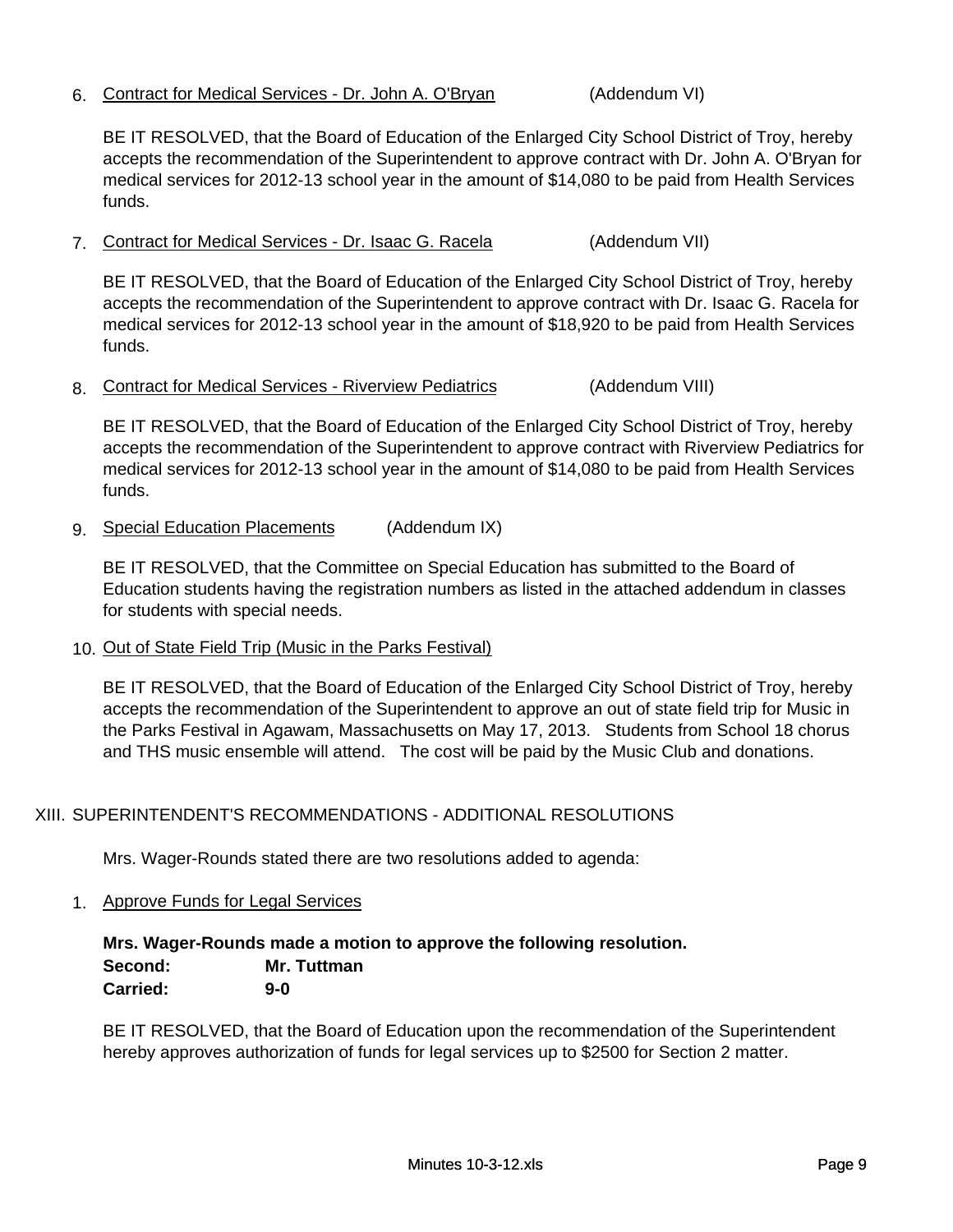# 2. Rescind 9-25-12 Impasse Resolution

**Mrs. Wager-Rounds made a motion to approve the following resolution.**

| <b>Second:</b> | Mr. Mayo                   |
|----------------|----------------------------|
| Carried:       | 8-1 (Mrs. Harvin voted no) |

BE IT RESOLVED that the Board of Education of the Enlarged City School District of Troy, upon the recommendation of the Superintendent, hereby *rescinds* the resolution approved on September 25, 2012 which declared impasse with the Troy Teachers Association at the end of the school day on September 27, 2012.

XIV. SUPERINTENDENT'S RECOMMENDATIONS - BUSINESS FINANCE (reviewed by M. O'Neill)

|                 | Mrs. Wager-Rounds made a motion to approve Items 1-6 as a Consent Agenda. |
|-----------------|---------------------------------------------------------------------------|
| Discussion:     | Mr. Tuttman noted that the swim scoreboard was part of the last Capital   |
|                 | Project.                                                                  |
| Second:         | Mr. Mayo                                                                  |
| <b>Carried:</b> | $9-0$                                                                     |

1. 2013-14 Budget Calendar (Addendum X)

BE IT RESOLVED, that the Board of Education, upon the recommendation of the Superintendent, hereby approves the attached 2013-14 Budget Calendar for purpose of developing the school budget.

2. Financial Reports (August) (Addendum XI)

BE IT RESOLVED, that the Board of Education, upon the recommendation of the Superintendent, hereby approves the following financial reports:

- a. Budget Transfers (August 2012)
- b. Internal Claims Auditor Report (August 2012)
- c. Treasurer's Report (August 2012)
- d. Budget Status Reports (ending August 31, 2012)
- e. Student Activity Fund (August 2012)
- 3. Bid Award Cafeteria Equipment

BE IT RESOLVED, that the Board of Education, upon the recommendation of the Superintendent, award the Bid for Cafeteria Equipment opened on Wednesday, September 12, 2012 to the lowest responsible responsive bidder as follows:

Buffalo Hotel Supply 2 Charles Blvd. Guilderland, NY 12084

in the amount of \$14,815.30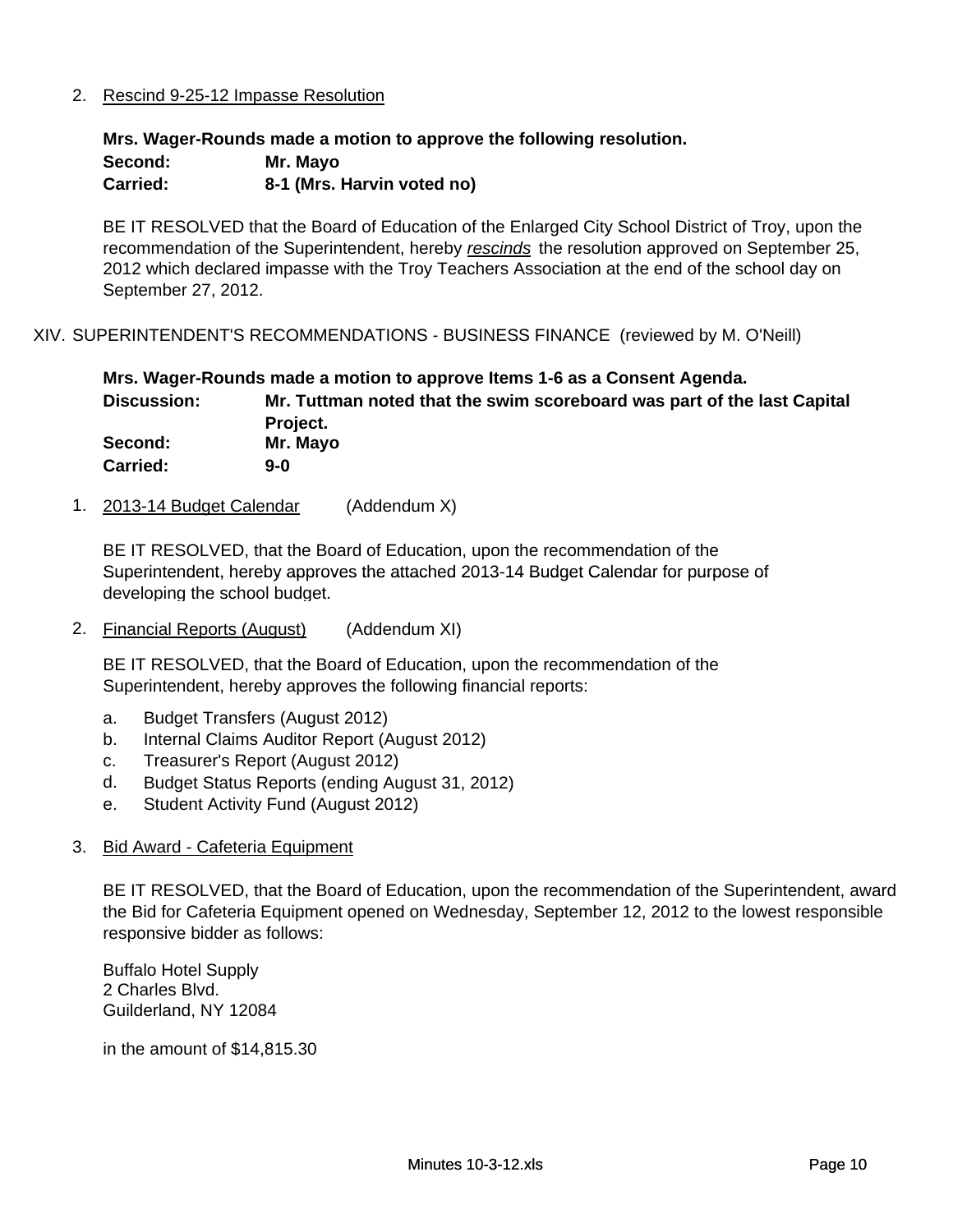# 4. Bid Award - Swim Meet Scoreboard

BE IT RESOLVED, that the Board of Education, upon the recommendation of the Superintendent, award the bid for Swim Meet Scoreboard opened on Monday, September 24, 2012 to the lowest responsible responsive bidder as follows:

Daktronics Inc. 210 Daktronics Drive Brookings, SD 57006

for the total amount including the options of \$22,825.00

## 5. Change Orders (Capital Project)

BE IT RESOLVED, that the Board of Education, upon the recommendation of the Superintendent, hereby accepts the following change orders:

| Order No.    | Amount              |
|--------------|---------------------|
| TC-01        | \$5,290.00 (credit) |
| <b>PC-02</b> | \$1240.00 (credit)  |
| $GC-03$      | \$20643.00          |
| EC-02        | \$2,894.00          |
| EC-03        | \$4,455.12          |
| GC-01        | \$236.00            |
| GC-03        | \$9,528.89          |
|              |                     |

### 6. Donations

BE IT RESOLVED, that the Board of Education, upon the recommendation of the Superintendent, hereby accepts the following donations:

| Donor                             | Purpose                       | Amount    |
|-----------------------------------|-------------------------------|-----------|
| Anonymous                         | 15 basketball uniforms (home) | \$1275.00 |
| Anonymous                         | 15 basketball uniforms (away) | \$1275.00 |
| Anonymous                         | 15 travel bags                | \$450.00  |
| Anonymous                         | 15 warm-up shirts             | \$450.00  |
| Anonymous                         | 15 warm-up suits              | \$960.00  |
| Capital Org of Language Teachers  | Italian magazines             | \$150.00  |
| School 16 PTA                     | 4th grade field trip          | \$159.00  |
| School 16 PTA                     | 3rd grade field trip          | \$132.50  |
| Target - Take Charge of Education | <b>Troy High School</b>       | \$366.78  |

# XV. DISCUSSION

Ms. Clinton asked about 243 charter school students who have still not proven residency. Mary O'Neill reported that we will not be paying tuition until residency is verified. Dr. Howard stated that we are making progress in this area but will not have final numbers until late October. Mr. Tuttman asked if charter school students have the same proof of residency requirements as District students. Mary O'Neill replied they do. Mr. Carmello will provide assessment results at the October workshop meeting.